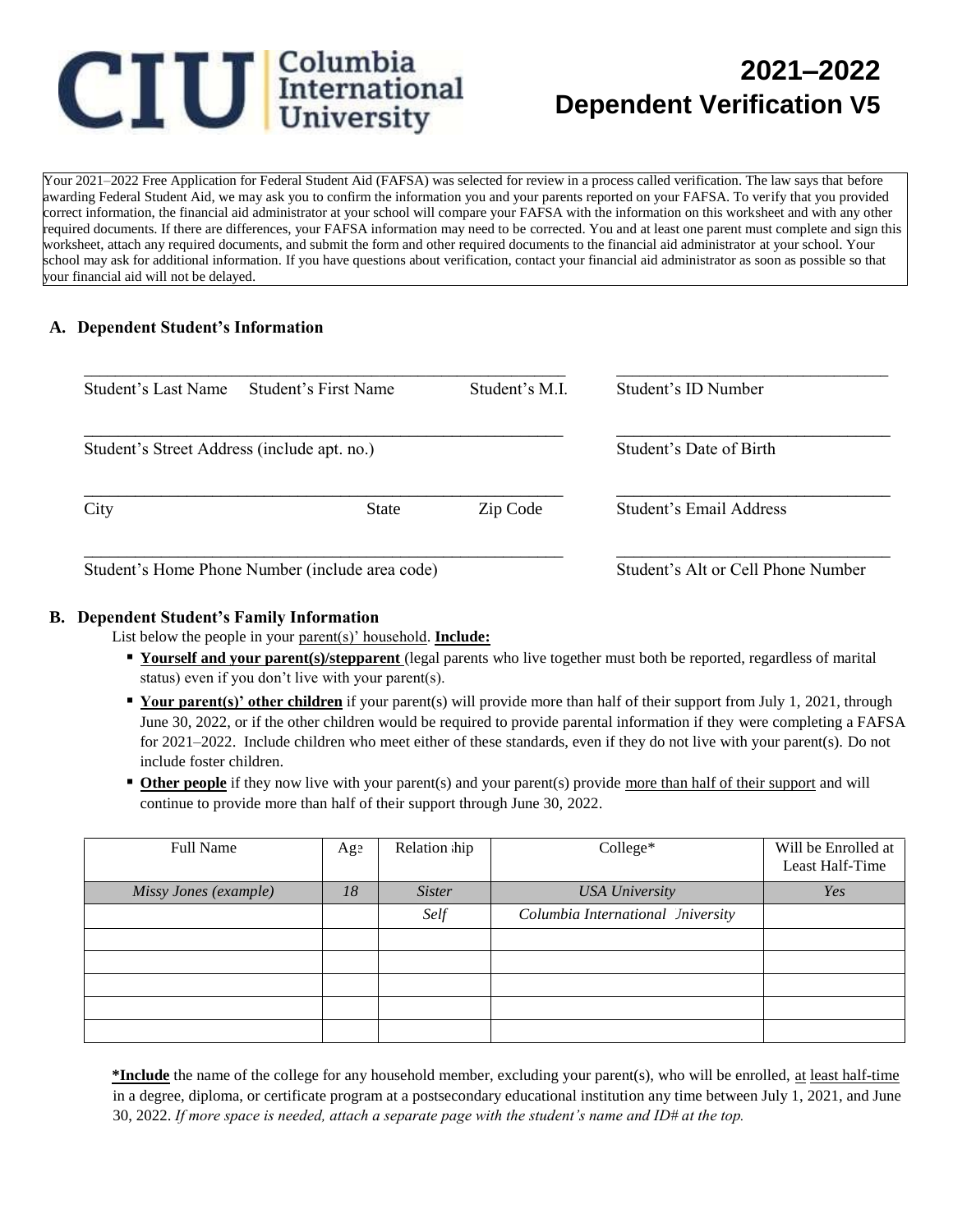## C. **Student Income Information**

#### **Tax Filers**

#### *Check the box that applies:*

The student has filed a 2019 IRS Income Tax Return AND has used the IRS DRT in *FAFSA on the Web* to transfer 2019 IRS Income tax return information into the student's FAFSA*.* 

The student has filed a 2019 IRS Income Tax Return AND has not yet used the IRS DRT in *FAFSA on the Web*, but will use the tool to transfer 2019 IRS income tax return information into the student's FAFSA once the 2019 IRS income tax return has been filed.

The student has filed a 2019 IRS Income Tax Return, BUT is unable or chooses not to use the IRS DRT in *FAFSA on the Web*, and instead will provide the school a **2019 IRS Tax Return Transcript**. (Signature not required)

A **2019 IRS Tax Transcript** may be obtained through:

- Online Request Go to [www.IRS.gov,](http://www.irs.gov/) under the Tools heading on the IRS homepage, click "Get a Tax Transcript online or by mail." Make sure to request the "IRS Tax Return Transcript" and *NOT* the "IRS Tax Account Transcript."
- $\bullet$  Telephone Request 1-800-908-9946
- Paper Request Form IRS Form 4506T-EZ or IRS Form 4506-T

*\_\_\_\_* Check here if a **2019 IRS Tax Return Transcript** is provided.

\_\_\_\_ Check here if a **2019 IRS Tax Return Transcript** will be provided later (verification cannot be completed until this form is received in our office).

#### **Non-Tax Filers**

#### *Check the box that applies:*



The student did not file a 2019 IRS Income Tax Return, was not employed and had no income earned from work in 2019.

- The student did not file a 2019 IRS Income Tax Return, and was not required to file. List below the names of all employers, the amount earned from each employer in 2019, and whether an IRS W-2 form is provided.
- List every employer even if the employer did not issue an IRS W-2 form.
- If more space is needed, provide a separate page with the student's name and ID number at the top.
- **Provide copies of all 2019 IRS W-2 forms issued to the student by employers.**

| Employer's Name                 | 2019 Amount Earned | IRS W-2 Attached? |
|---------------------------------|--------------------|-------------------|
| Suzy's Auto Body Shop (example) | \$2,000.00         | Yes               |
|                                 |                    |                   |
|                                 |                    |                   |
|                                 |                    |                   |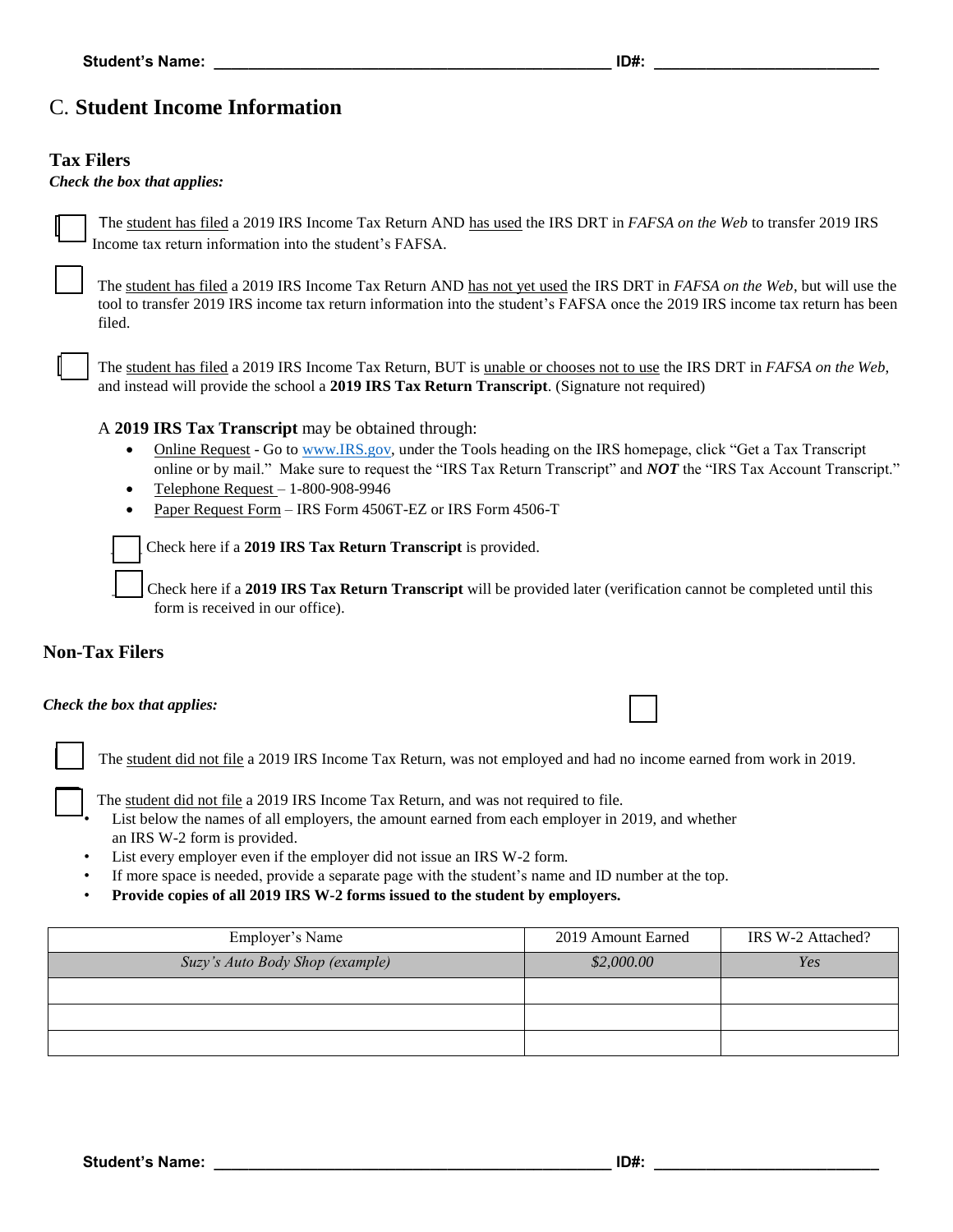## **D. Parent Income Information**

**NOTE: The instructions below apply to each parent/step-parent in the household (both legal parents who live together must report, regardless of marital status)**. Notify the financial aid office if the parents filed separate IRS income tax returns for 2019 or had a change in marital status after the end of the 2019 tax year on Dec. 31, 2019.

#### **Tax Filers**

*Check the box that applies:* 

The parents have filed a 2019 IRS Income Tax Return AND have used the IRS DRT in *FAFSA on the Web* to transfer 2019 IRS Income tax return information into the student's FAFSA*.*

The parents have filed a 2019 IRS Income Tax Return AND have not yet used the IRS DRT in *FAFSA on the Web*, but will use the tool to transfer 2019 IRS income tax return information into the student's FAFSA once the 2019 IRS income tax return has been filed.

The parents have filed a 2019 IRS Income Tax Return AND are unable or choose not to use the IRS DRT in *FAFSA on the Web*, and instead will provide the school a **2019 IRS Tax Return Transcript(s)**. (Signature not required)

*\_\_\_\_* Check here if a **2019 IRS Tax Return Transcript** is provided.

\_\_\_\_ Check here if a **2019 IRS Tax Return Transcript** will be provided later (verification cannot be completed until this form is received in our office).

#### A **2019 IRS Tax Transcript** may be obtained through:

- Online Request Go to [www.IRS.gov,](http://www.irs.gov/) under the Tools heading on the IRS homepage, click "Get a Tax Transcript online or by mail." Make sure to request the "IRS Tax Return Transcript" and NOT the "IRS Tax Account Transcript."
- $\bullet$  Telephone Request 1-800-908-9946
- Paper Request Form IRS Form 4506T-EZ or IRS Form 4506-T

#### **Non-Tax Filers**

All non-tax filers chosen for verification are required to order a Verification of Non-filing Letter from the IRS and provide this document for our Financial Aid Office. This can be ordered on the IRS website: [https://www.irs.gov/individuals/tax-return](https://www.irs.gov/individuals/tax-return-transcript-types-and-ways-to-order-them)[transcript-types-and-ways-to-order-them](https://www.irs.gov/individuals/tax-return-transcript-types-and-ways-to-order-them)

#### *Check the box that applies:*

Neither parent/step-parent filed a 2019 IRS Income Tax Return, neither parent was employed and had no income earned from work in 2019.

Neither parent/step-parent filed a 2019 IRS Income Tax Return, and was not required to file. If one or both parents were employed in 2019.

- List below the names of all employers, the amount earned from each employer in 2019, and whether an IRS W-2 form is provided.
- List every employer even if the employer did not issue an IRS W-2 form.
- If more space is needed, provide a separate page with the student's name and ID number at the top.
- **Provide copies of all 2019 IRS W-2 forms issued to the student by employers.**

| Employer's Name                 | 2019 Amount Earned | IRS W-2 Attached? |
|---------------------------------|--------------------|-------------------|
| Suzy's Auto Body Shop (example) | \$2,000.00         | Yes               |
|                                 |                    |                   |
|                                 |                    |                   |
|                                 |                    |                   |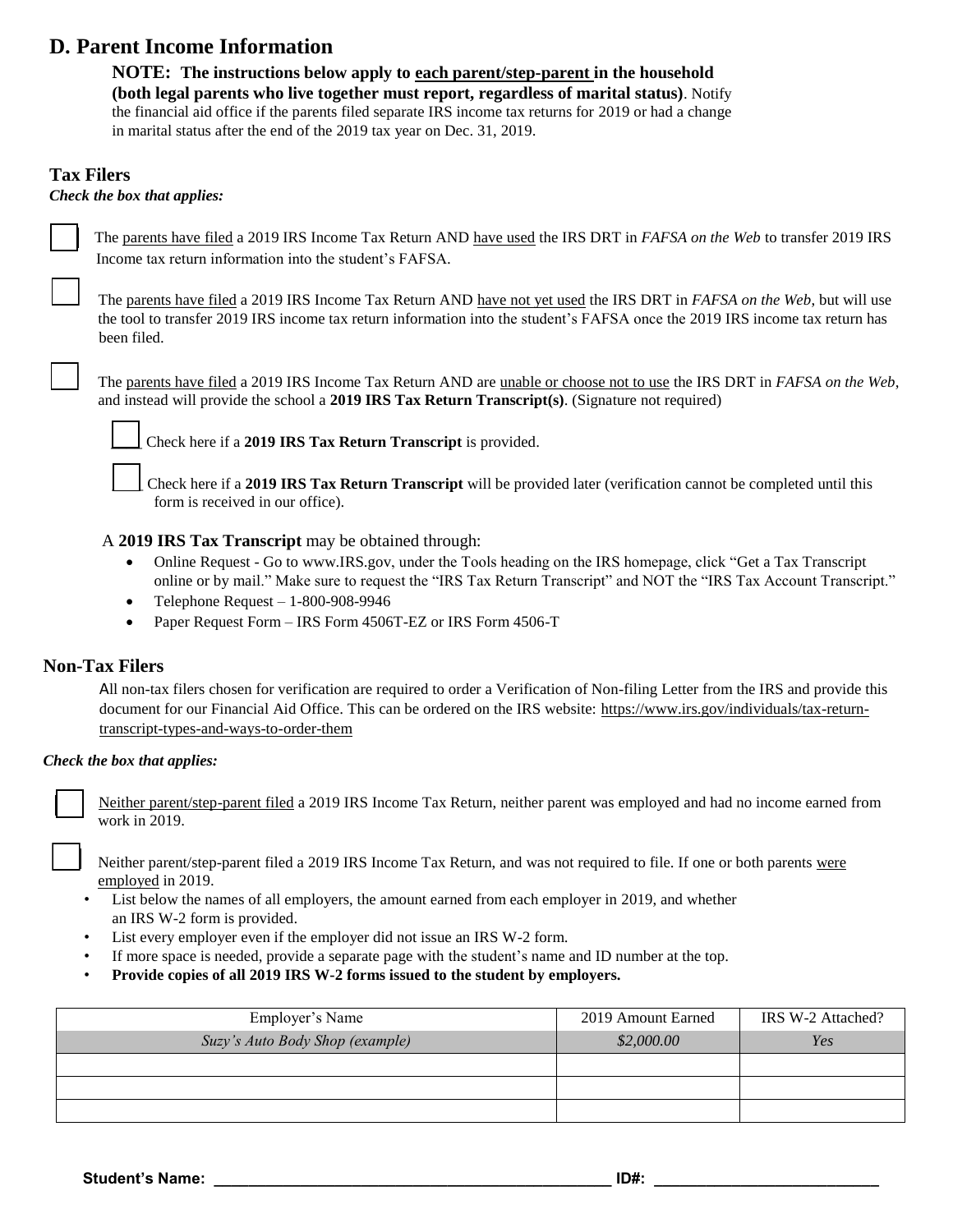## **E. High School Completion Status**

Provide one of the following documents that indicate the student's high school completion status when the student will begin college in 2021–2022 (check the box for the one you are submitting):

| A copy of the student's high school diploma.                                                                                                                                                                                                                                                                                                              |
|-----------------------------------------------------------------------------------------------------------------------------------------------------------------------------------------------------------------------------------------------------------------------------------------------------------------------------------------------------------|
| A copy of the student's final official high school transcript that shows the date when the diploma was awarded.                                                                                                                                                                                                                                           |
| A copy of the "secondary school leaving certificate" or other similar document if a student has completed secondary<br>education in a foreign country                                                                                                                                                                                                     |
| A state certificate or transcript received by a student after the student passed a State-authorized examination that the<br>State recognizes as the equivalent of a high school diploma (GED test, HiSET, TASC, or other State-authorized<br>examination.)                                                                                                |
| An academic transcript that indicates the student successfully completed at least a two-year program that is<br>acceptable for full credit toward a bachelor's degree.                                                                                                                                                                                    |
| If State law requires a homeschooled student to obtain a secondary school completion credential for homeschool<br>(other than a high school diploma or its recognized equivalent), a copy of that credential.                                                                                                                                             |
| If State law does not require a homeschooled student to obtain a secondary school completion credential for<br>homeschool (other than a high school diploma or its recognized equivalent), a transcript or the equivalent, signed by<br>the student's parent or guardian, that lists the secondary school courses the student completed and documents the |

If the student is unable to obtain the documentation listed above, he or she must contact the Financial Aid Office.

successful completion of a secondary school education in a homeschool setting.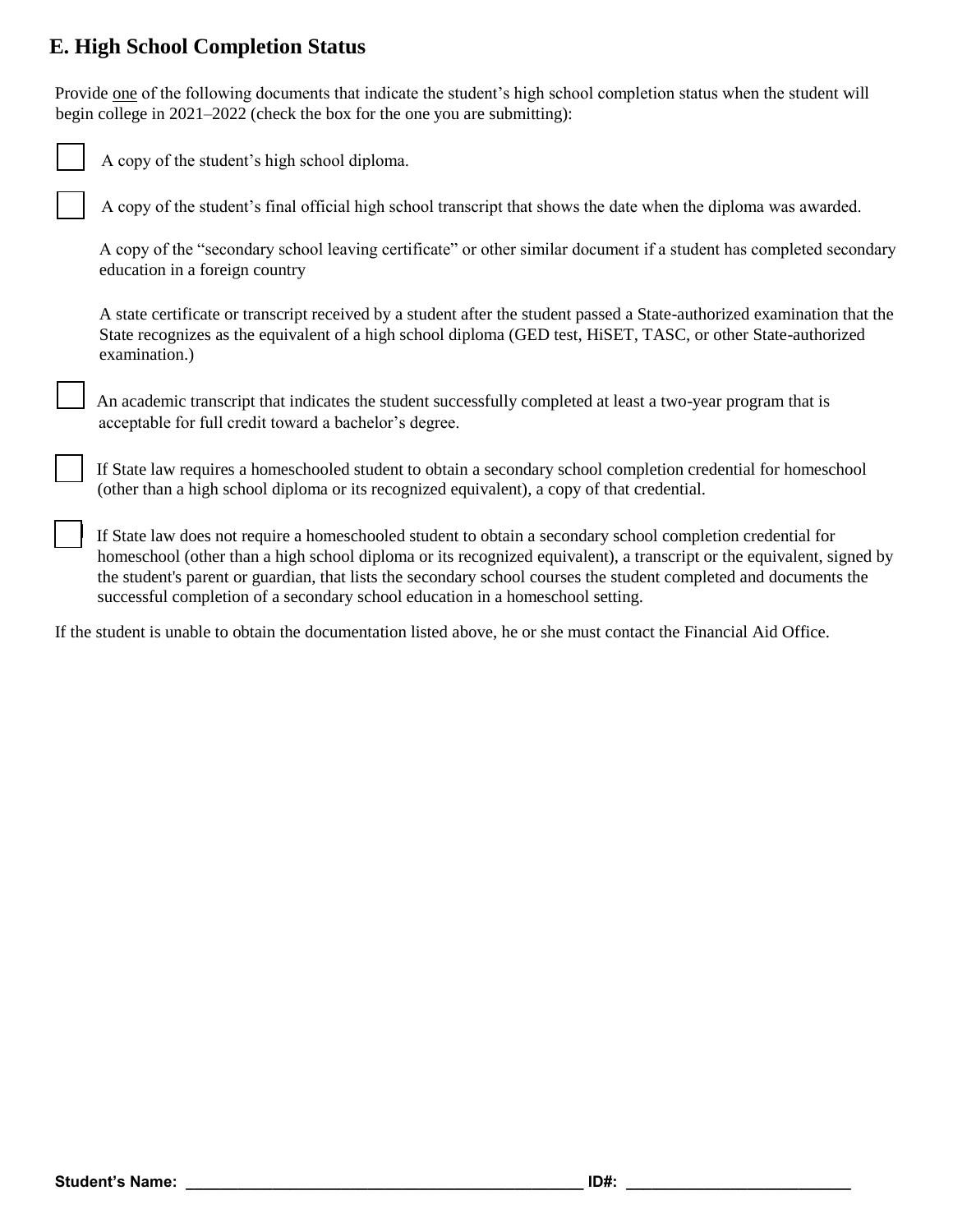### **F. Students** *unable* **to present form and ID in person at Columbia International University:**

## **Identity and Statement of Educational Purpose (To Be Signed with Notary)**

If the student is unable to appear in person at Columbia International University to verify his or her identity, the student must provide:

- (a) A copy of the valid government-issued photo identification (ID) that is acknowledged in the notary statement below, such as but not limited to a driver's license, other state-issued ID, or passport; and
- (b) The original notarized Statement of Educational Purpose provided below.

## **Statement of Educational Purpose**

|                                                                                             | I certify that I (Print Student's Name) am the individual signing this Statement of Educational                    |                              |  |  |  |
|---------------------------------------------------------------------------------------------|--------------------------------------------------------------------------------------------------------------------|------------------------------|--|--|--|
|                                                                                             | Purpose and that the federal student financial assistance I may receive will only be used for educational purposes |                              |  |  |  |
|                                                                                             | and to pay the cost of attending Columbia International University for 2021-2022.                                  |                              |  |  |  |
| (Student's Signature)                                                                       | <u> 2000 - Andrea Andrew Maria (b. 1982)</u>                                                                       | (Date) (Student's ID Number) |  |  |  |
|                                                                                             | <b>Notary's Certificate of Acknowledgement</b>                                                                     |                              |  |  |  |
|                                                                                             |                                                                                                                    |                              |  |  |  |
|                                                                                             |                                                                                                                    |                              |  |  |  |
|                                                                                             |                                                                                                                    |                              |  |  |  |
| (Date)<br>(Date) (Notary's name)<br>and provided to me on basis of satisfactory evidence of | (Notary's name)                                                                                                    |                              |  |  |  |
|                                                                                             | (Printed name of signer)                                                                                           |                              |  |  |  |
|                                                                                             |                                                                                                                    |                              |  |  |  |
|                                                                                             | (Type of government-issued photo ID provided) Instrument.                                                          |                              |  |  |  |
| <b>WITNESS</b> my hand and official seal                                                    |                                                                                                                    |                              |  |  |  |
|                                                                                             |                                                                                                                    | (Notary signature)           |  |  |  |
| (Seal)                                                                                      |                                                                                                                    |                              |  |  |  |
|                                                                                             |                                                                                                                    | (Date)                       |  |  |  |
|                                                                                             |                                                                                                                    |                              |  |  |  |
|                                                                                             |                                                                                                                    |                              |  |  |  |